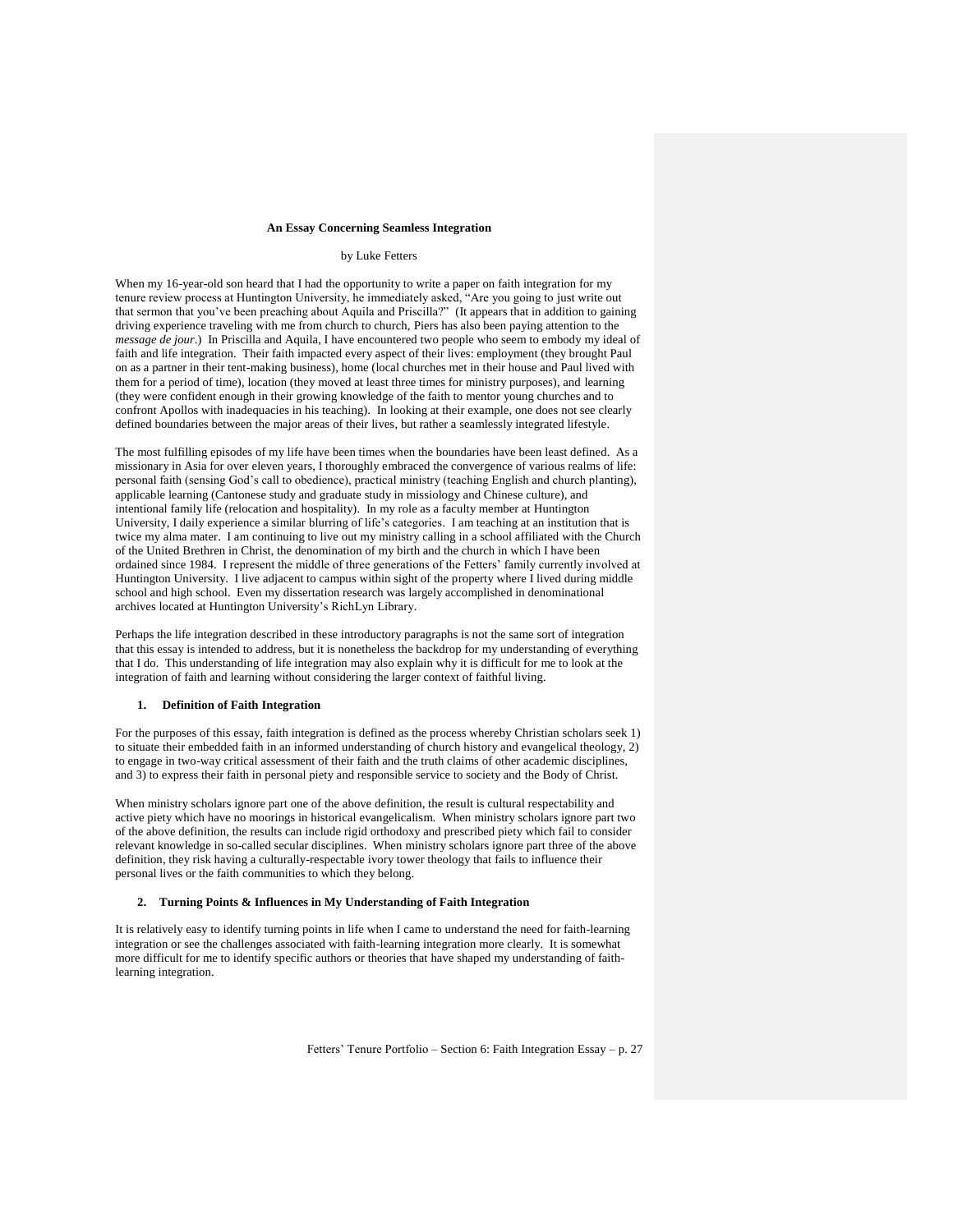My unconscious learning preference prioritizes concrete experience over abstract conceptualization. David Kolb"s experiental learning cycle (see Figure 1) has been helpful in understanding my learning preferences, even as they relate to faith-learning integration. According to Kolb (1984), "Learning is the process whereby knowledge is created through the transformation of experience" (p. 38). Kolb's experiential learning cycle portrays learning in adulthood as continuous movement through four phases that he locates in a circle: concrete experience (CE), reflective observation (RO), abstract conceptualization (AC), and

active experimentation (AE) (see Figure 1). According to Kolb, the adult learner is changed as experience (CE) is transformed into understanding (RO), expressed in words or models (AC), and experimentally tested, replicated and modified (AE). Learners may enter the learning cycle at any of the four points, but typically learners will display preferred patterns of discovery. My scores on Kolb's (1999) Learning Style Inventory indicate a strong preference for the upper left quadrant, indicating that key learning events will more likely be triggered by the experiences of living



*Figure 1***. David Kolb's Experiential Learning Cycle.**  From *Facilitator's guide to learning*. Kolb, D. (2000). Hay/McBer.

than by reading or reflection. Research (Mitchell & Nyland, 2005; Kosower & Berman, 1996) suggests that the majority of faculty may be located in the lower two quadrants of Kolb"s model. My specific learning style may account for the difficulty I sense in tracing my development in the area of faith-learning integration to specific theories and models.

#### **EXPERIENTIAL TURNING POINTS:**

*Writing a high school term paper.* The first experiential turning point that I recall in my understanding of faith-learning integration occurred in 1978, during the second semester of my junior year at Huntington North High School. My English teacher, Joyce Timmons, assigned a formal research paper on a topic of our choice. Two personal factors influenced my choice of a topic for the paper: 1) I was beginning to sense a call to Christian ministry, and 2) Easter had just passed and I had recently read a small booklet regarding proofs of the resurrection of Christ that my parents had left lying in the bathroom (just one of their many seditious household discipleship strategies). After selecting several other sources at Huntington University"s Loew Alumni Library, I wrote a five-page paper about the resurrection. I remember giving more effort and feeling more pride in this paper than anything else I had written during high school. I was hurt when I received the paper back with a grade of B, not for technical problems or content deficiencies (although I"m sure there were plenty of both), but rather with an accusation that I had been unduly influenced or assisted by my parents. In retrospect, I suppose the pride I had felt was a result of writing what I considered to be a high-quality paper and the sense that I had articulated my faith in a public way. I clearly remember how frustrating it was that a self-avowed agnostic teacher could not imagine the personal ownership I felt for something as crucial to my faith and emerging calling as the resurrection. This was the first experience I can remember writing about matters of personal faith in an academic context. It may seem like a small incident, but it stands out as a time when I learned that care needs to be taken in mixing faith and learning.

*Disappointing a mentor.* A second experiential turning point in my understanding of faith-learning integration occurred in Macau sometime between 1987 and 1989. Sam Rowen, a friend and mentor, was a Presbyterian missions educator who served on the United Brethren Board of Missions, the organization under which we served in Macau. While a doctoral student at Michigan State University, Rowen had been a protégé of Ted Ward, who was already a renowned figure in the fields of Christian Education and Missiology. I remember an occasion, sitting in my living room talking with this fascinating conversationalist, when he made an offhand reference to Reformed theology. Having recently determined not to pretend to know things that I did not know, I naively asked him what Reformed theology was. His astonished disappointment caught me off guard. As a Presbyterian scholar he could not believe that I, with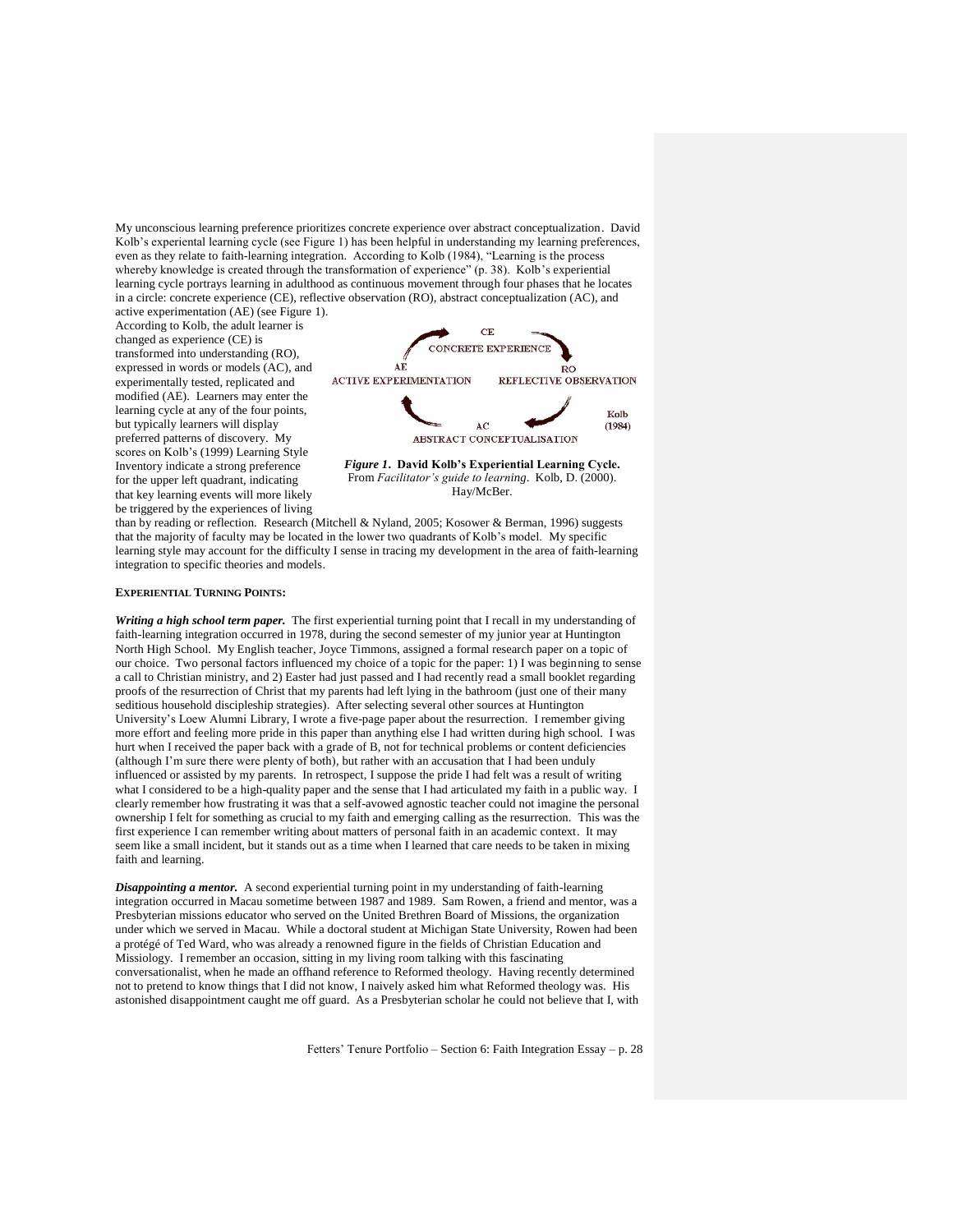an undergraduate degree in Bible and Religion and a graduate degree in practical theology from Huntington University, was functionally illiterate in historical theology. The fact is that I had raced through my undergraduate program in three years, applying myself as little as possible to learning. My practiceoriented graduate degree had been relevant to my work at the time as a church planter and I took it seriously, but the program required little interaction with the heritage of Protestant evangelicalism. In 1989, largely as a result of that single conversation with Rowen and a subsequent meeting with Ward, I enrolled in a Systematic Theology course through the extension program of Wheaton College Graduate School. As I applied myself to the course, I knew that my perspective on education had changed, and I recognized that my faith and ministry practice needed to be informed by a fuller understanding of church history and evangelical theology.

*Choosing a doctoral program.* A third experiential turning point in my understanding of faith-learning integration related to my struggle to choose a doctoral program. In 1997, upon my return from Asia, I began exploring doctoral programs. Sensing that I had adequate credentials within my denomination (two degrees from Huntington University) and within the evangelical community (an M.A. from Wheaton College), it seemed best to round out my curriculum vitae with a terminal degree from a state school. Ball State University (BSU) was within a reasonable driving distance, and a friend had recently completed his doctorate in adult and community education there. The program seemed relevant to my experience teaching English to adults in Macau. I enrolled in the Ed.D. program at BSU without much further thought. During the fall of 1998, my first semester at BSU, I was highly self-conscious of my identity as a pastor and missionary in an environment that I interpreted to be hostile to evangelical Christianity. My participation in class was characterized by misguided defensiveness, and I carefully avoided the topic of faith in written assignments. After one semester, I began to look for other graduate programs. I applied and was accepted to the D.Miss. program at Fuller Theological Seminary, where I knew my faith commitment and missions experience would be esteemed. Before enrolling in my first course at Fuller, however, I was challenged to rethink my decision through a conversation with one of my former Wheaton College professors, Muriel Elmer, while attending a theological education conference at Trinity Evangelical Divinity School on December 1, 1999. In essence, she encouraged me to pursue the Ed. D. from BSU, saying, "We need more educators as missiologists. So much of missions is, at its heart, educational." Within a week, I had drafted a rationale to reengage my Ed.D. studies at BSU. In that rationale, I asked, "Did I give Ball State a chance? Was my negative reaction to postmodern ideology appropriate for a Christian seeking to engage in today's world?" I ended the document with a personal commitment to "embrace exposure to humanism and postmodern thought as an integral part of the learning experience, seeking to have my ministry and evangelistic thinking continually informed by (not conformed to) these pervasive worldviews." I determined to write papers no differently than I had in my previous graduate work at Christian institutions, quoting Scripture when relevant, reading and quoting both Christian and secular authors, and selecting research topics that directly related to my overtly evangelical interests in missions and ministry preparation. I found that my faith commitment was affirmed, my life experience was valued, my references to Christian authors brought richness to class discussion, and my research interests were no more idiosyncratic than those of other students. The degree to which I was able to consider issues of faith in this graduate program can be seen in the fact that all but one of the nine questions submitted for my comprehensive doctoral examination related to vocational Christian ministry in one way or another (see Appendix A for a list of comprehensive examination questions).

## **INFLUENTIAL AUTHORS & THEORIES:**

The following authors and theories have been influential in my emerging understanding of faith-learning integration. Hasker, Niebuhr, and Stott have been especially helpful in relation to my understanding of faith-learning integration as I articulated it in part 1 of my definition above. Stone and Duke have been especially helpful in relation to parts 2 and 3 of the definition (see the previous section, "Definition of Faith Integration").

**Hasker's dimensions of faith-learning integration.** At Huntington University, where I teach, the new faculty orientation program includes reflection on William Hasker's article, "Faith-Learning Integration: An Overview." In this article, Hasker (1992) identifies a significant problem for many faculty members at Christian schools.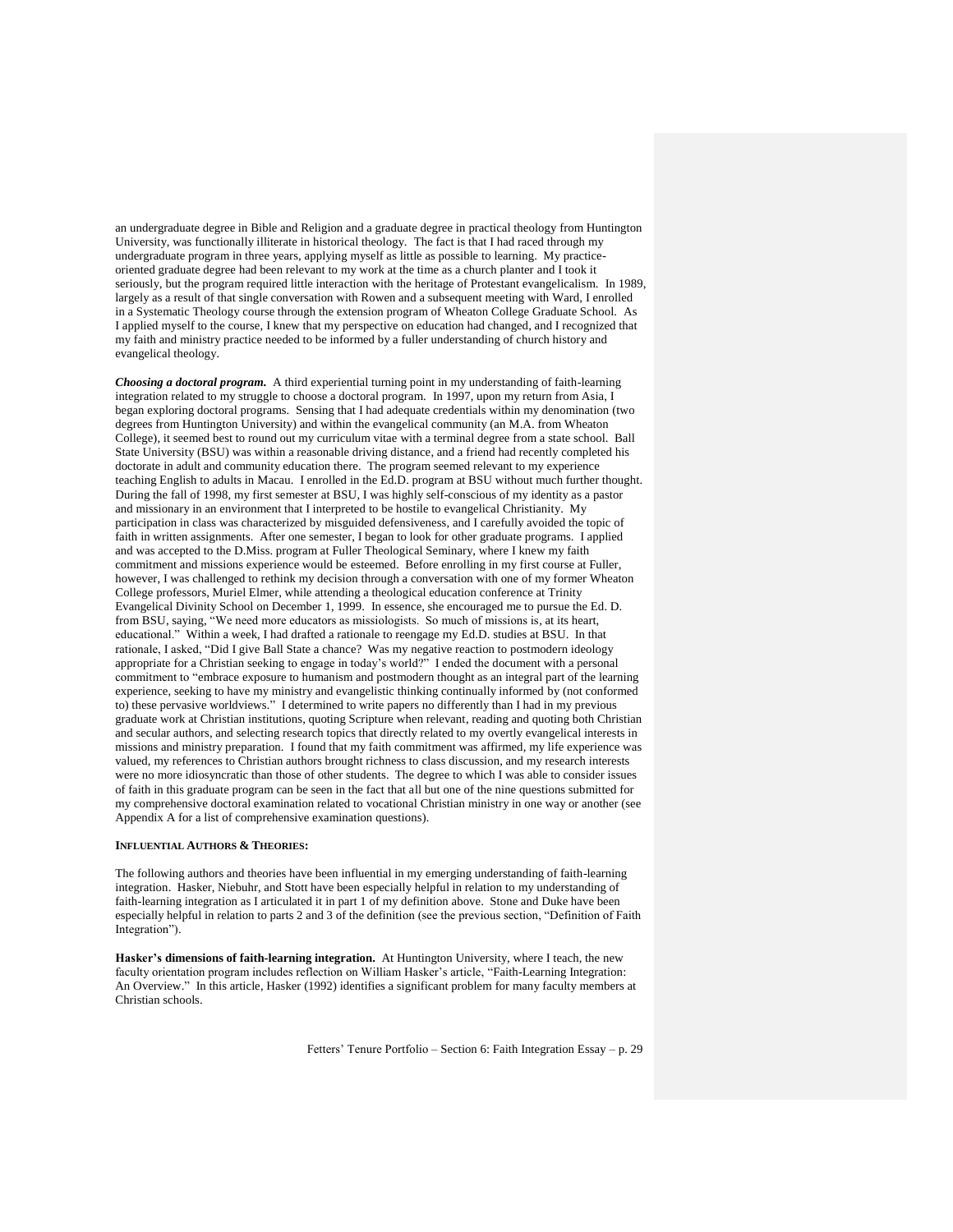It hardly needs pointing out that the leadership of the academic disciplines is not in the hands of those who share the vision that "all truth is God's truth." While many Christian colleges provide a good undergraduate education and offer some limited graduate study, leadership in the various academic fields is vested in "prestige" graduate programs in leading secular universities. Christian faculty members, having been trained in such institutions, have typically received little or no guidance in relating their graduate training to their Christian faith. As they begin their professional careers, then, they are *in fact* confronted with two "separate and disjoint bodies of knowledge and belief," simply because the graduate program has not assisted, and may have actively discouraged, the establishment of connections between them. (p. 237)

While I recognize the importance of Hasker's observation for many faculty, his description does not match my experience. My undergraduate degree and two of my graduate degrees are from Christian institutions which sought to foster connections between academic learning, personal faith, and ministry practice. (To assume that these learning experiences are necessarily inferior to secular education would seem to call into question the very validity of Christ-centered education.) Additionally, my preparation to teach in a practice-oriented ministry field included two decades of ministry experience, during which I continuously formed connections between learning, faith, and practice. (To deny this possibility, once again, seems to call into question the ability of Christ-centered education to achieve the very outcome claimed as its most distinctive contribution.) Further, as noted above, my doctoral program at a state university did nothing to discourage connections among the various bodies of knowledge associated with my faith and ministry practice.

The faith integration question for me, and perhaps for most professors in practice-oriented ministry disciplines, may be better described as the need to develop in myself and in my students abilities to recognize ways in which ministry models have incorporated knowledge from other disciplines and to determine if those models 1) use secular knowledge responsibly, 2) contain foundational assumptions that are contrary to the gospel of Christ, and 3) produce results that promote Christlikeness. This never-ending analytical task is complex and requires humility, collegiality, and a commitment to lifelong learning. Effective ministry education assumes functional competence in many fields: biblical studies, history, theology, philosophy, literature, language, psychology, sociology, educational theory, management, communication theory, cultural studies, etc. Ministry professors will not become discipline-specific experts in all of these fields, and they would be naïve to think of themselves as such. It would be equally naïve, however, to think that they will do their jobs well without some knowledge in a wide variety of disciplines and a network of resources in those disciplines through which they may test ideas or concepts which they find intriguing or troublesome.

Hasker (1992) distinguishes between theoretical disciplines and applied disciplines as he describes dimensions of faith-learning integration. He does recognize that some disciplines do not "fit neatly into one category or another" (p. 247). He states, "A discipline which could be classified as "theoretical" may have practical applications which require the Christian scholar to give consideration to one or more of the integrative dimensions associated with the applied disciplines, or vice versa" (p. 247). Ministry is one such discipline. While ministry is technically classified as an applied discipline, I regularly explore both theoretical and applied dimensions of integration in my ministry courses (see Appendix B for examples of questions in ministry scholarship which could be associated with each of Hasker"s dimensions).

**Niebuhr's models of Christ and culture.** Hasker (1992) describes three strategies for faith-learning integration: compatibilist, transformationist, and reconstructionist. These strategies ". . . differ in their assessment of the existing relationships between the disciplines and the Christian faith, and therefore also in their understanding of what must be done in order for a Christian scholar to pursue the disciplines with integrity" (p. 239). In brief, compatibilists assume no fundamental conflict between faith and their discipline. Transformationists seek to add missing Christian perspectives to the valid knowledge available within their discipline. Reconstructionists, finding their discipline to be permeated with fundamental assumptions which are contradictory to faith, are left with no alternative but to recreate their discipline based on Christian principles. In a footnote to his article, Hasker (1992) credits these terms to Ronald R.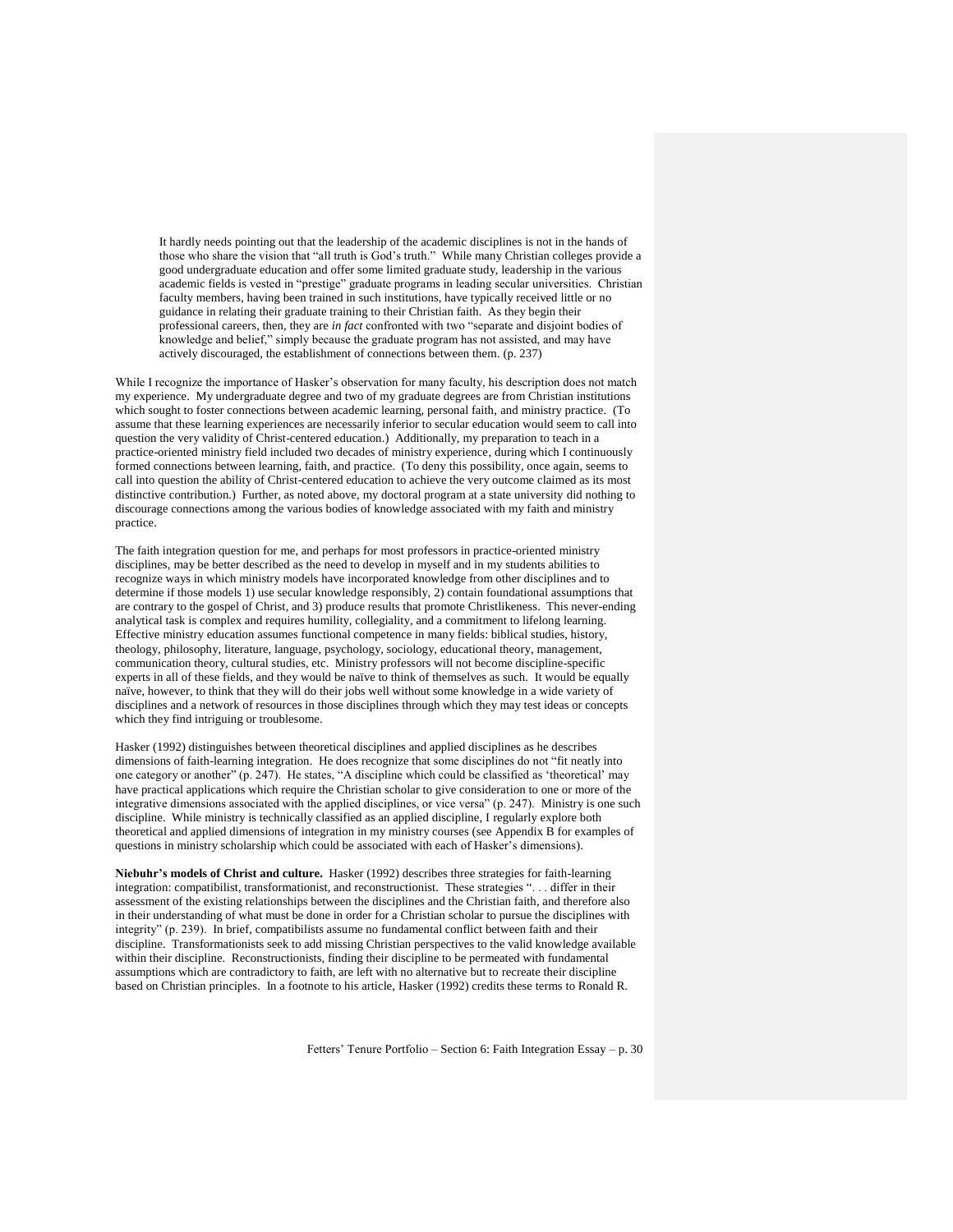Nelson. I have not read Nelson"s article to see what influences he cites, but Hasker"s description of these concepts is very similar to my understanding of H. Richard Niebuhr"s (1951) models of Christ and culture.

Niebuhr"s models were prominently considered in a graduate course on the contextualization of theology that I took at Wheaton College. Niebuhr describes five possible understandings of the relationship between the gospel and culture. These understandings can be conceptualized as a continuum (see Figure 2), moving from a higher recognition of conflict on the left to a higher assessment of compatibility on the right. The textbook for the course, Charles Kraft's (1979) *Christianity in Culture*, expands on Niebuhr's categories, describing eight different ways that Christians have interacted with culture throughout history. As I have interacted with these concepts from a missiological perspective, taking into account the complexities of intercultural understanding, I have concluded that one does not have to choose a single model for interpreting every situation. John Stackhouse (2002), writing for *Christianity Today* on the fiftieth anniversary of Niebuhr's book, observes, "Evangelicals have inhabited all of Niebuhr's types. And, given the varied circumstances in which evangelicals have sought to serve Christ, each type can be seen to offer its own integrity  $\ldots$  " ([3).



*Figure 2.* **Niebuhr's Christ & Culture Models.**

Orthodox Christianity has long taught that all human understanding is tainted by sinful human nature. It does not, however, necessarily follow that all cultural expressions are equally contrary to God's truth. To assume that all discipline-specific discoveries of knowledge are compatible with truth, as God understands it, denies the seriousness of the fall. On the other hand, to assume that all discipline-specific discoveries of knowledge are contradictory to God"s truth denies the mortified remnant of the image of God in which humans are created. Charles Manson and Mother Teresa were both depraved and in need of God"s redemptive grace, but their behaviors were not equally contrary to the image of God within them. In the same way, scholarship in any discipline may operate from presuppositions (or come to conclusions) that closely reflect God"s truth or substantially pervert it. Consequently, compatibilist, transformationist, and reconstructionist strategies will all be appropriate at different times.

**Stott's marks of true dialogue.** The single most formative work in my academic development is John R. W. Stott"s *Christian Mission in the Modern World,* which I first read in 1990 for my graduate work in intercultural studies at Wheaton College Graduate School. After defining "mission" and "evangelism," Stott focuses a chapter on defining "dialogue." Stott (1975) describes the importance of dialogue with other systems of knowledge (I see this as parallel to, if not synonymous with, faith in dialogue with academic disciplines), recognizing

. . . the constant activity of God in the non-Christian world. God has not left himself without witness. He reveals himself in nature. He is not far from any man [*sic.*]. He gives light to every man [*sic.*] . . . We do not therefore deny that there are elements of truth in non-Christian systems, vestiges of the general revelation of God in nature. (p. 69)

If God is active in all realms and regions of life, then there is something of God to be known through interaction with those who are most knowledgeable of those realities. This calls for active dialogue with those outside the community of Christ. Stott (1975) lists four marks of true dialogue:

- Authenticity recognizing our shared common humanity, both its dignity and fallenness.
- Humility listening to another person, respecting the person as a human being made in God"s image with something to teach me.
- Integrity listening to another person"s real beliefs and problems, abandoning false preconceptions about that person and their views.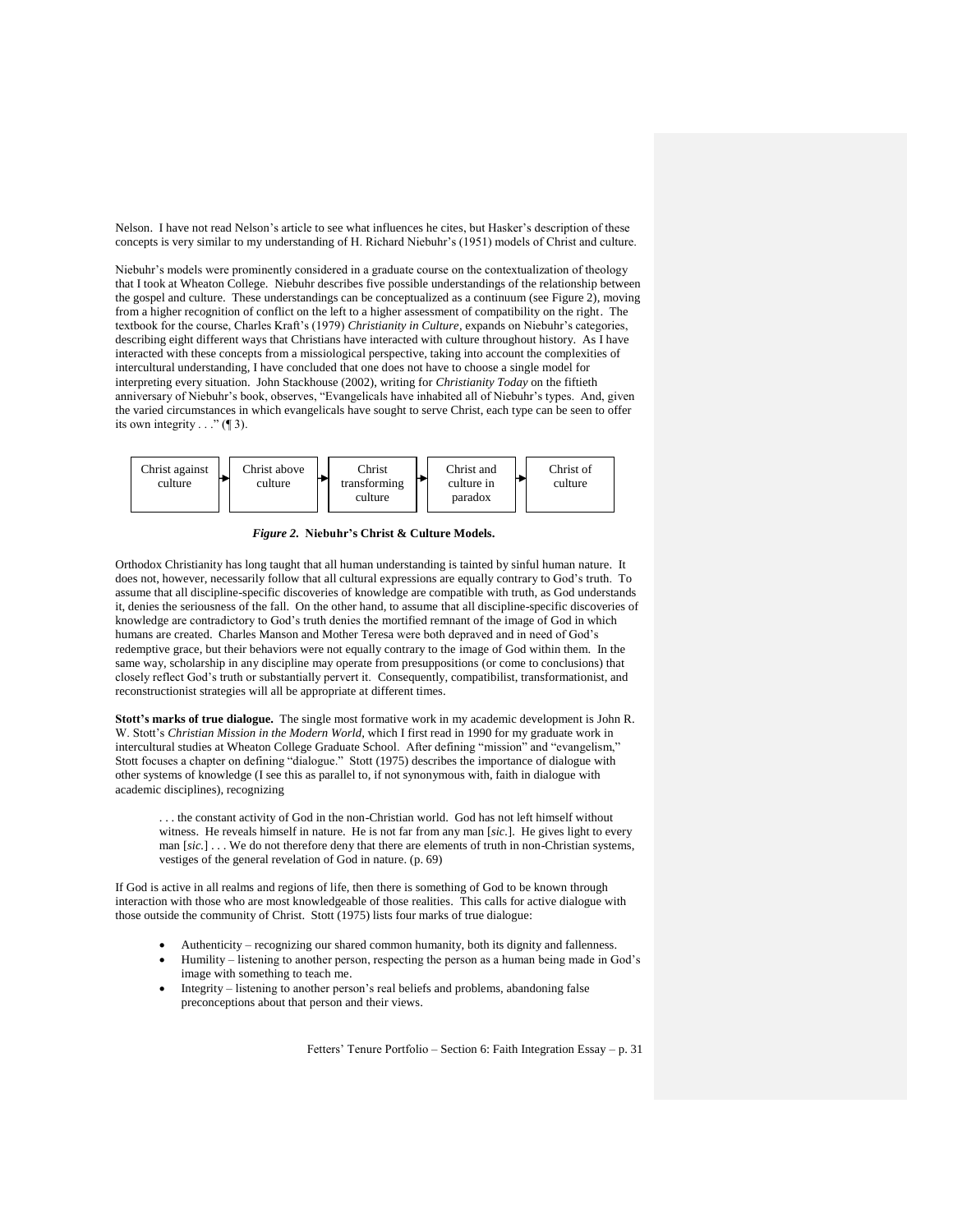• Sensitivity – rejecting the temptation to "... force the conversation along predetermined lines in order to reach a predetermined destination" (p. 73).

**Stone & Duke's tests of adequacy.** When I was first assigned to teach MI373 Theological & Ethical Issues in Ministry for the Ministry and Missions Department at Huntington University in the spring of 2000, I adopted a course text which was used by Karen Jones who previously taught the course. The textbook, *How to Think Theologically* by Howard W. Stone and James O. Duke, has helped me further articulate a particular model for assessing a new thought or practice. They recognize the need for ministry practitioners to develop an informed yet intuitive ability to bring all forms of knowledge to bear on ministry practice. Stone and Duke (1996) assert, "Christian [ministers] must develop a way to internalize their theological reflection. It must be so simple that it can be acted upon at the spur of the moment, almost automatically; yet it must be so sophisticated that it can adapt to the complexities of the modern world" (p. 118). Toward this end, they identify four tests of adequacy: Christian appropriateness, intelligibility, moral integrity, and validity. I have developed a table of questions (see Appendix C) to help myself and my students operationalize these tests of adequacy.

# **3. Faith-Learning Integration in Ministry & Missions**

Faith-learning integration should be addressed in the disciplines of ministry and missions in regard to each of the three parts of the definition offered above.

**Ministry scholars should situate their embedded faith in an informed understanding of church history and evangelical theology.** Many ministry authors, pastors, and church members lack knowledge of church history and basic orthodoxy. Ralph Winter, founder of the U.S. Center for World Mission, describes BOBO Christianity, an arrogant or simply naïve assumption that relevant church history "Blinked Off" after the New Testament and "Blinked On" again sometime in the 20<sup>th</sup> Century. Winter (1999) observes that "many Evangelicals are not much interested in what happened prior to the Protestant Reformation" (p. 199).

In his classic address entitled *The Two Tasks*, which was offered at the dedication of the Billy Graham Center at Wheaton College on September 13, 1980, Charles Malik (2000), Lebanese ambassador to the United Nations, expressed a similar concern.

There are some who would affect to think that nothing really worth knowing happened in the Christian world between Saint Paul and Billy Graham. I know Billy Graham is a landmark, but not a landmark to the extent that everything between him and Saint Paul has been a total blank. Jesus Christ, who is the light of the world, will not be revealed as such, and His wonderful light will not shine in the awful darkness of the world, until the American Evangelicals, on whom so much depends today, integrate into themselves, and get themselves integrated into, the unity and continuity of the cumulative Christian tradition. He has shown on many a soul and many a culture in the past, and not only on the Evangelicals of today. (p. 33)

Making the same observation in an edited collection of essays entitled *The University through the Eyes of Faith*, Earl Palmer (1998) wrote, "Christian colleges must not assume that the students from churches have any sense of our great Christian heritage. We must seek to share that heritage, to acquaint them with the great history of our faith and to remember God"s faithfulness throughout the generations" (p. 55).

These authors recognize a general ignorance among evangelical Christians regarding the historical foundations of their faith. In an era that deemphasizes denominational affiliations and theological distinctives, it should not be surprising that today"s evangelicals cannot connect the dots from their contemporary faith expression back through history to the Apostolic church. In an era that has replaced Sunday School with age-graded, peer-targeted worship and substituted youth group for catechism, one should expect evangelical students to enter the university as functional illiterates regarding church history and basic theology. As a professor in the Ministry and Missions Department, teaching a number of practical ministry courses and a course in the core curriculum entitled Understanding the Christian Faith, I have been confronted with classrooms full of students who do not even know the basics of orthodox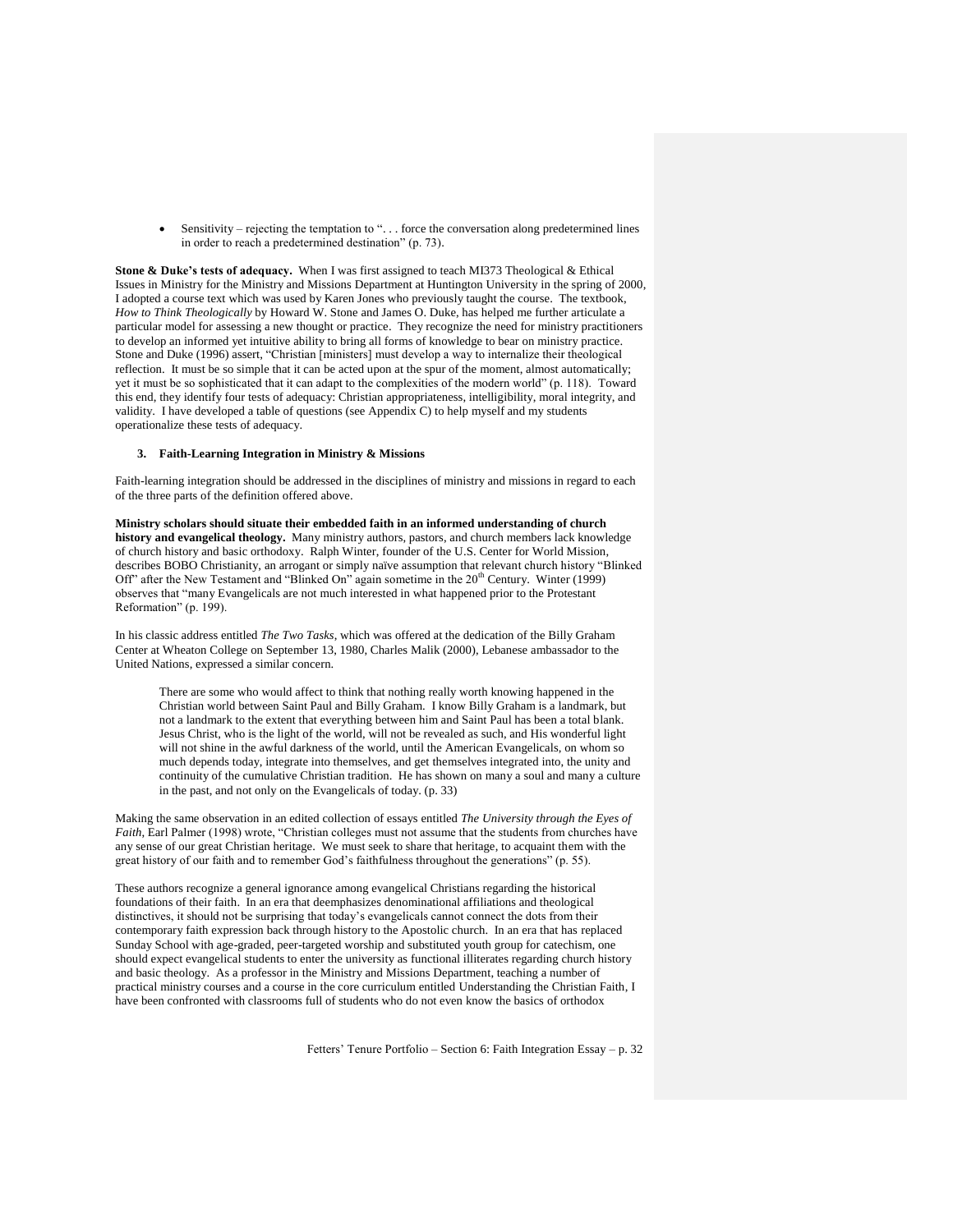Christianity, let alone possess the ability to articulate the most basic tenets of Protestantism or evangelicalism.

In an extensive study of American teenagers conducted between 2001 and 2005, Christian Smith observed that the religion of American teenagers can be described as "Moralistic Therapeutic Deism." Smith has presented his findings in *Soul Searching: The Religious and Spiritual Lives of American Teenagers* (2005) and in an interview with Michael Cromartie for *Books and Culture* (2005). In that interview, Smith summarized his findings on teen morality, "God exists. God created the world. God set up some kind of moral structure. God wants me to be nice. He wants me to be pleasant, wants me to get along with people. That"s teen morality. The purpose of life is to be happy and feel good, and good people go to heaven. And nearly everyone's good" ( $\P$  17). Smith (2005) found "the vast majority of [American teenagers] to be *incredibly inarticulate* about their faith . . . . We found very few teens from any religious background who are able to articulate well their religious beliefs and explain how those beliefs connect to the rest of their lives" (p. 131). While noting some exceptions among conservative Protestant (and Mormon) teens, Smith (2005) wrote, "It"s unbelievable the proportion of conservative Protestant teens who do not seem to grasp elementary concepts of the gospel concerning grace and justification. Their view is: be a good person" (¶ 23).

In a recent issue of *Christian Scholar's Review*, Perry Glanzer and Todd Ream (2005) argue that Christian colleges and universities must design their curriculum so that students learn to "order their identities by valuing some version of the Christian identity story over all other identity stories" (p. 19). They contend that Christian universities "should teach students to understand themselves first and foremost as Christians. As a result, students need to know the stories of the Christian Church first and foremost – even more than the story of their particular nation . . . the particular story of an ethnic group . . . or even the general story of humanity " (p. 19). They recognize that each institution will value the stories of a particular tradition within the Christian faith. Glanzer and Ream (2005) observe that "the identity stories and conversations that a particular college or university requires or offers indicates how the institution seeks to form its students" (p. 20). They argue for an emphasis on "Christianity's communal narrative" (p. 20) – stories of the faith – instead of a Christian worldview approach, believing that the latter produces students deficient in historical consciousness. Glanzer and Ream (2005) contend, "Developing a Christian identity means identifying with the Christian Church throughout history and the contemporary world. One then approaches questions of education, public policy, foreign policy or economics not by first asking what these things will mean for America, but how the Christian Church should address such matters" (p. 20).

Ministry scholars must value the historical and theological distinctives of their particular faith expression so that they and those whom they influence are equipped to assist in the Christian identity formation of the church at large.

**Ministry scholars should engage in two-way critical assessment of their faith and the truth claims of other academic disciplines.** Evangelical authors frequently use secular wisdom to inform the agenda of the church, and much ministry literature approaches secular knowledge from a compatibilist perspective. There is an abundance of Christian literature drawn directly from current theories in such fields as marketing, leadership, communication, and education. This literature often demonstrates the sanctified creativity of the author, who shows how Jesus, Paul, or an Old Testament patriarch practiced ministry in ways that anticipated recent discoveries in other fields. Little thought seems to be given to whether the foundational assumptions of the discipline or theory are consistent with Christian theology or biblical revelation. As a result, secular concepts (i.e. self-actualization, target audience, continuous process improvement, outcomes-based assessment) have worked their way into the essential vocabulary of evangelicalism.

In his 1999 commencement address at Wheaton College Graduate School entitled, "Will the Evangelical Market Overwhelm the Church?", Nathan Hatch, provost at the University of Notre Dame, raised a warning about various ways that the evangelical church is taking its lead from the surrounding culture. Addressing the ubiquitous concept of leadership in evangelical literature, Hatch observed that the evangelical church has anointed as its leaders those who have proven themselves to be the most successful marketers and entrepreneurs. The problem, as he points out,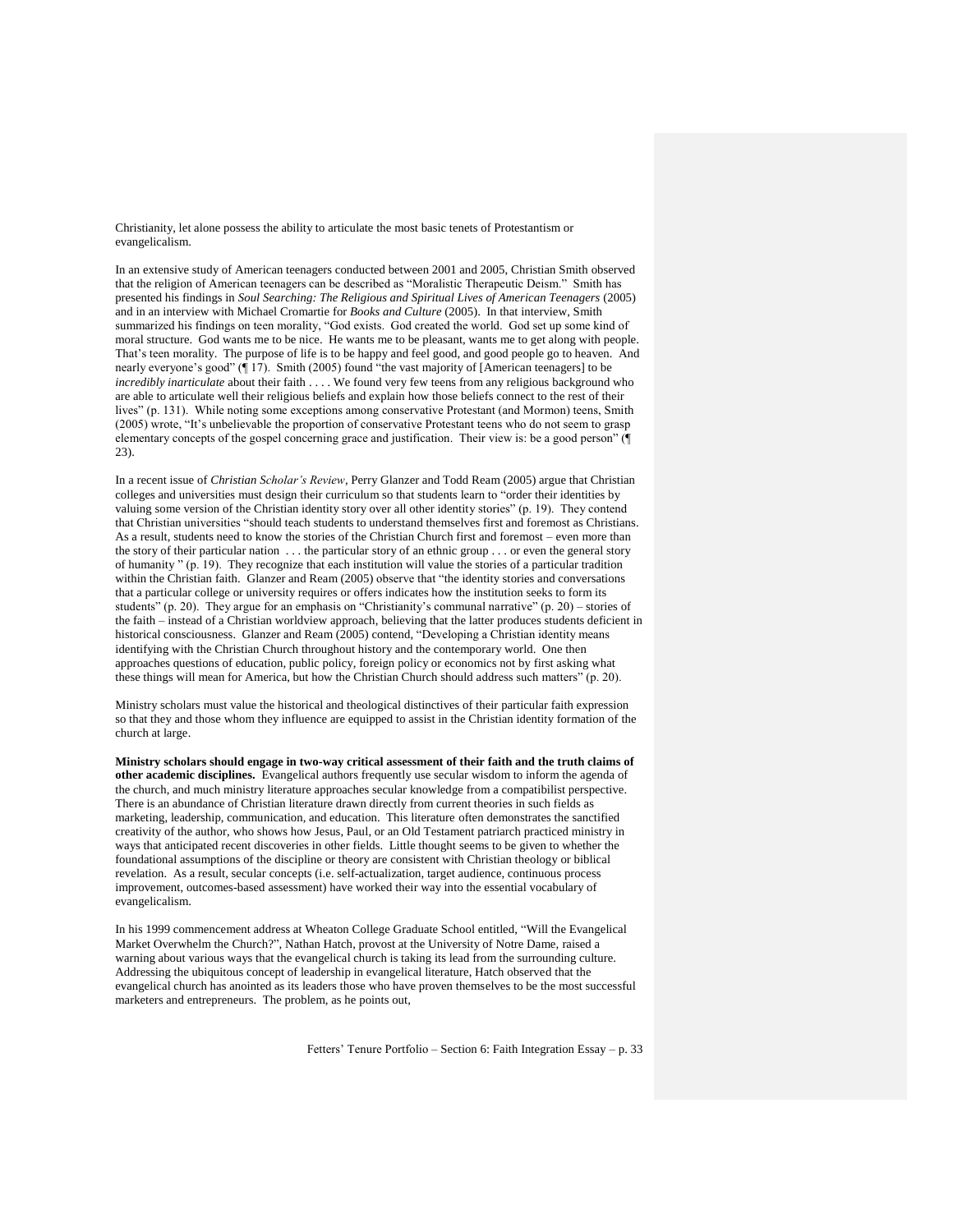. . . is that these leaders are not necessarily wise churchmen. They are more likely to be those that assume prominent political roles or who build mass special-purpose ministries. To the extent that this is the case, we allow the market to set the terms of church leadership.

The long-term question for evangelicals is what kind of shepherds we will follow, whether we will follow leaders whose interest is the well-being of the church itself, men and women who are theologically savvy, historically informed, and committed to seeing the church prosper in all its dimensions and for all its people. (p. 11)

Ministry scholarship and education should produce the sort of servants that Hatch describes. Not all definitions of ministry success or personal wholeness reflect biblical truth, and scholars in the area of ministry must be prepared to critically assess the assumptions of models borrowed from secular disciplines.

**Ministry scholars should express their faith in personal piety and responsible service to society and the Body of Christ.** As a practice-oriented field, ministry by its very nature is expressed in activity. Ministry is doing – whether prayer, teaching, preaching, counseling, or interpreting scripture. However, as Bobby Clinton (1988) and countless other authors have reminded us, "Effective spiritual ministry flows out of being, and God is concerned with our being" (p. 13). Spiritual formation, resulting from and leading back to personal piety, is essential for ministry preparation. Personal study, worship, scripture memorization, and service will all be emphasized in an effective model of ministry preparation. Simply stated, ministry preparation that stops short of personal spiritual formation is not adequately integrated.

It is essential to understand that the Christian leader (and a ministry scholar certainly ought to be one) is "a man or woman with God-given capacity [to influence] a specific group of God's people toward His purposes for the group" (Clinton, 1988, p. 14). Such influence assumes specific actions to help guide God's people. It is not enough for ministry scholars to simply come to interesting conclusions through intellectual exercise. Stone and Duke (1996) make this point at the conclusion of their chapter on critical theology.

It is tempting to do research and sort through data (observe and analyze) until kingdom come. But there is a reason why judgment, by whatever name, is a part of every critical method in every discipline. Critical thinking that stagnates at observation and analysis is self-indulgent.

*We have to decide.* Fear of being wrong is no excuse; it is a risk every theologian takes. With a critical method and the resources of Scripture and the church"s tradition, experience, and reason to guide us, we reach a point where all of our deliberations bring us to a certain understanding or a sense that certain acts are more fitting than others. We form views, take a stand, commit ourselves, choose a course of action. (pp. 111-12)

The biblical leaders commended for their faith in Hebrews 11 were all characterized by active obedience in response to God"s calling in their lives. Effective ministry scholarship will equip scholars and students to act on informed faith commitments.

## 4. **How Faith is Integrated in the Classes I Teach**

At several points in this paper, I have alluded to topics that I address in assigned courses within the Ministry and Missions Department (see Appendix D for a list of specific courses in which I discuss the very authors, models and concepts used in this paper). It may be valuable, however, to describe a curriculum model that I have found helpful in developing and assessing courses and to show how that model can be correlated with my definition of faith-learning integration. Then I will identify at least one faith-learning integration topic or exercise from each of course that I have taught at Huntington University.

**Holland's two-track model.** As a faculty member at Michigan State University in the 1970s, Ted Ward popularized the split-rail fence analogy (Holland, 1978). One rail of the fence represents cognitive input (i.e., reading, lectures). The other rail represents practical experience (i.e., observation, activity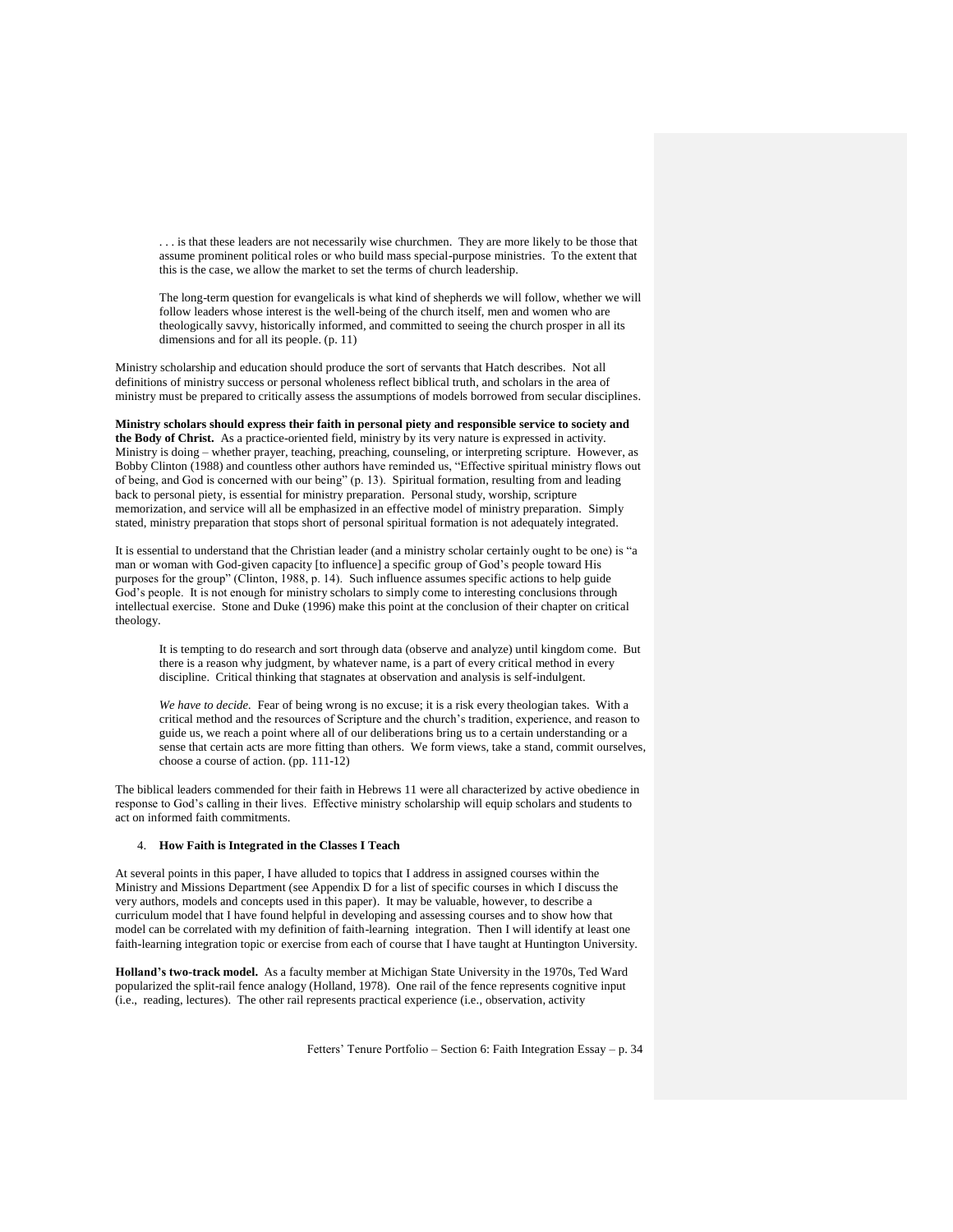assignments, case studies, role plays). The posts of the fence represent classroom interaction (i.e., class discussion, thought questions).

Fred Holland (1978) adapted Ward"s split-rail fence model for use in evaluating curriculum for international Theological Education by Extension (TEE) programs. Holland conceptually laid the fence on its side as the rails and ties of a railroad track. This analogy allowed Holland to add the concept of a railroad bed (spiritual formation) to the curriculum model. Holland felt that a model for ministry education should include spiritual formation as a discreet facet of curricular development. For Holland"s purposes in TEE curriculum assessment, he defined cognitive input (the first rail) as the TEE text and course packet. The typical TEE learner was a pastor or church worker in a remote area gaining practical ministry experience (the second rail) daily. The periodic TEE seminar fulfilled the classroom interaction component (railroad ties) of his model. Spiritual formation (the railroad bed) was nurtured through assigned spiritual disciplines and Bible memorization.

Bobby Clinton (1984) adapted Holland"s two-track model (see Figure 3) in order to "use it in evaluating any kind of training" (p. 41). Commenting on Clinton"s adaptations to the model, Doug McConnell (1990) observed,



*Figure 3***. Fred Holland's Two-Track Model.** From *Holland's twotrack model explained*. McConnell, D. (1990). Wheaton College Graduate School. Non-published class handout.

The major change is the elimination of the TEE seminar replacing it with the idea of dynamic reflection. A second adaptation was the broadening of the definition of cognitive input to include a more integrated view of learning input . . . The purpose of the model is to find the balance between input, inministry experience, spiritual formation, and dynamic reflection in the training program analyzed. (p. 2)

Holland"s adapted two-track model serves as a framework for the evaluator or curriculum designer to identify the balance between knowing, doing, and being. The evaluator focuses on each training component and observes the balance and interaction between them. McConnell notes that "[t]his in turn becomes valuable information for implementing needed changes to achieve a greater degree of [curricular] balance" (McConnell, 1990, p. 3). In regard to knowing, Clinton expanded Holland's emphasis on cognitive input to include affective and psychomotor development. McConnell (1990) observed, "Input refers to the information and learning activities which enable the learner to acquire knowledge for ministry, to develop values which will become norms for life, and to function in ministry. . . . Typically, input is in the cognitive domain. . . . A balanced approach will also consider attitudes and skills" (p. 4).

In regard to doing, learners possess different levels of in-ministry experience. Clinton calls on educators to give careful attention to the level of experience possessed by learners and adapt the curriculum accordingly. McConnell (1990) observed, "In some cases, the trainee is a mid-career person who needs primarily spiritual and mental input. The focus would then be less on the in-ministry experience and more on the other three components. In the case of pre-service people or those moving into ministry, the focus must include a heavy component of in-ministry experience" (p. 6).

In regard to being, Holland was concerned that there was a gap between the spiritual character of learners and their knowledge and experience of ministry. For some students, ministry experience and knowledge outpaces their personal spiritual development, leaving them vulnerable to temptations of power, greed and pride. According to Holland (1978), spiritual formation is ". . . considered to be the process by which the student candidate for the ministry is influenced and directed in spiritual growth and development" (p. 8).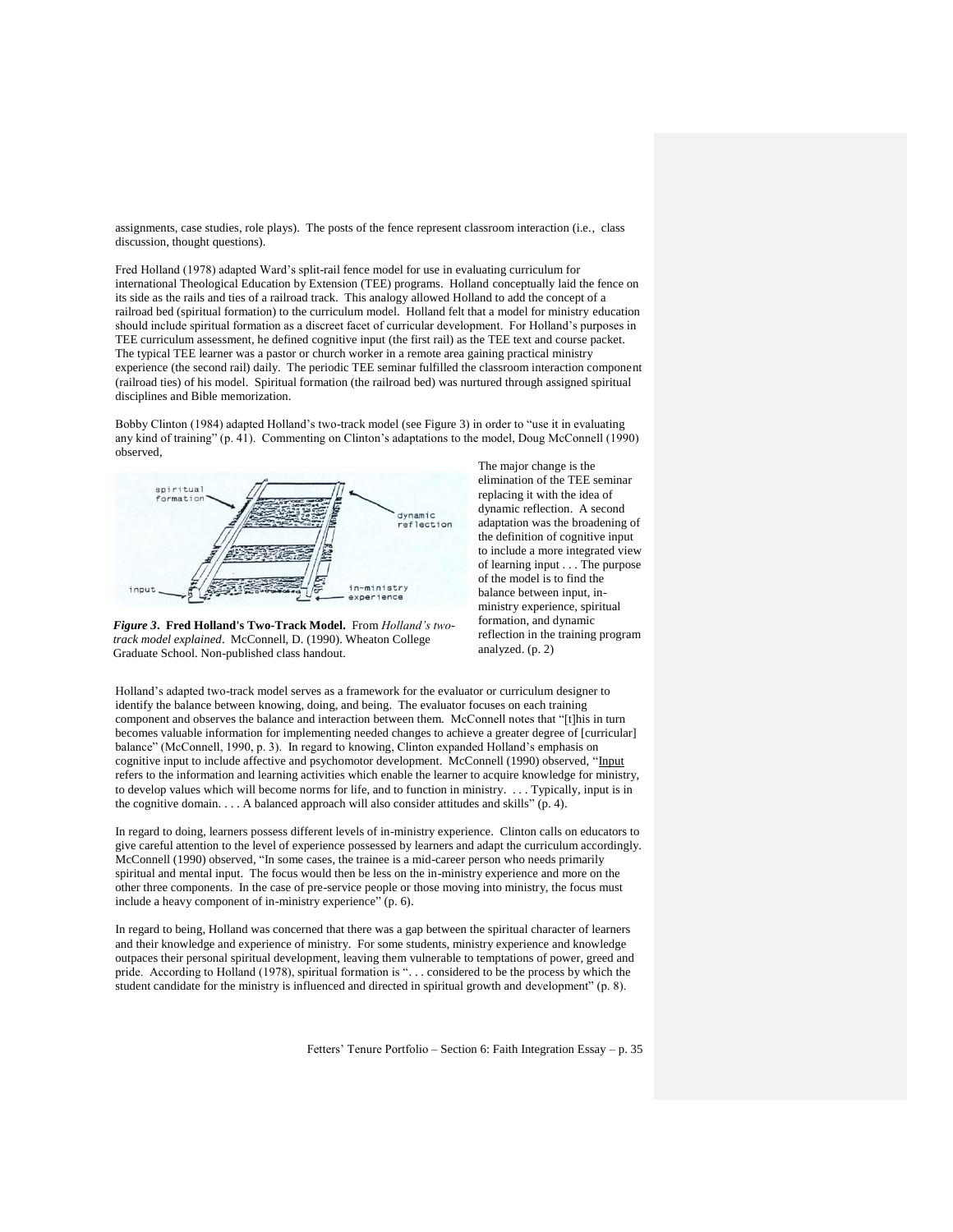Clinton (1984) presents dynamic reflection as an integrating factor within the curriculum. He describes dynamic reflection as "a two-fold thinking process which teaches how to correlate input ideas relevantly to experience and spiritual formation and how to draw out from experience ideas which influence input and spiritual formation" (p. 48). Clinton clearly sees a three-way interactive relationship between knowing, doing and being. Dynamic reflection can take place most effectively in periodic facilitated group dialogue and perhaps less effectively through thought questions completed as homework.

Holland"s two-track model is useful in assessing course development according to my three-part definition of faith-learning integration. Figure 4 may help readers see correlations between Holland"s model and my definition.

| <b>Components of</b>   | <b>Components of Fetters' Definition</b>                         |  |
|------------------------|------------------------------------------------------------------|--|
| <b>Holland's Model</b> | of Faith-Learning Integration                                    |  |
| Left Rail              | Direct student interaction with lectures, texts, concepts, and   |  |
| (Input)                | models. Will include part one of the definition (church          |  |
|                        | history and theology) and part two of the definition             |  |
|                        | (interdisciplinary content).                                     |  |
| <b>Right Rail</b>      | Guided or incidental life encounters (past or current) which     |  |
| (Experience)           | shed light on course content. Will include part three of the     |  |
|                        | definition (responsible service). Will likely include part two   |  |
|                        | of the definition (interdisciplinary insight).                   |  |
| <b>Railroad Ties</b>   | Facilitated group interaction which draws meaning from the       |  |
| (Dynamic               | interplay of input and experience. Will include all three parts  |  |
| Reflection)            | of the definition (church history and theology,                  |  |
|                        | interdisciplinary insight, and responsible service).             |  |
| <b>Railroad Bed</b>    | Personal or corporate disciplines and encounters (whether        |  |
| (Spiritual             | assigned, intentional, or providential) which promote spiritual  |  |
| Formation)             | growth and ministry readiness. Will include part three of the    |  |
|                        | definition (personal piety). Will likely include part one of the |  |
|                        | definition (biblical content and church history). May include    |  |
|                        | part two of the definition (interdisciplinary insight).          |  |

## *Figure 4.* **Correlation of Holland's Two-Track Model with Fetters' Definition of Faith-Learning Integration.**

## **5. Specific Faith-Learning Integration Activities in Assigned Courses**

The following list includes a faith-learning integration topic or activity from each of the courses I have been assigned to teach within the Ministry and Missions Department at Huntington University. Most of these examples relate to part two (interdisciplinary insight) of my definition of faith-learning integration.

- MI231 *Evangelism* Students encounter positive deconstruction, a communication process which uses questions to bring worldview inconsistencies into sharp contrast and create cognitive discomfort leading to change.
- MI251 *Relationships in Ministry* Students consider the implications of George Wood"s multiple communities theory and Edward T. Hall"s concept of proxemics on the practice of small groups in the local church.
- MI285 *Understanding the Christian Faith* Students write a reflection paper analyzing Judge Roy Moore"s decision to install a granite monument of the Ten Commandments in his Alabama courthouse in light of Niebuhr"s Christ and Culture models as adapted by Phillips and Okholm.
- MI301 *Urban Ministry* Students discover the self-perpetuating segregation within evangelical Christianity resulting from widespread acceptance of the Homogenous Unit Principle, first developed by Donald McGavran as a way to conceptualize evangelism in India and then popularized in the 1980s as a church growth strategy in the United States by Peter Wagner and other early authors in the Church Growth Movement.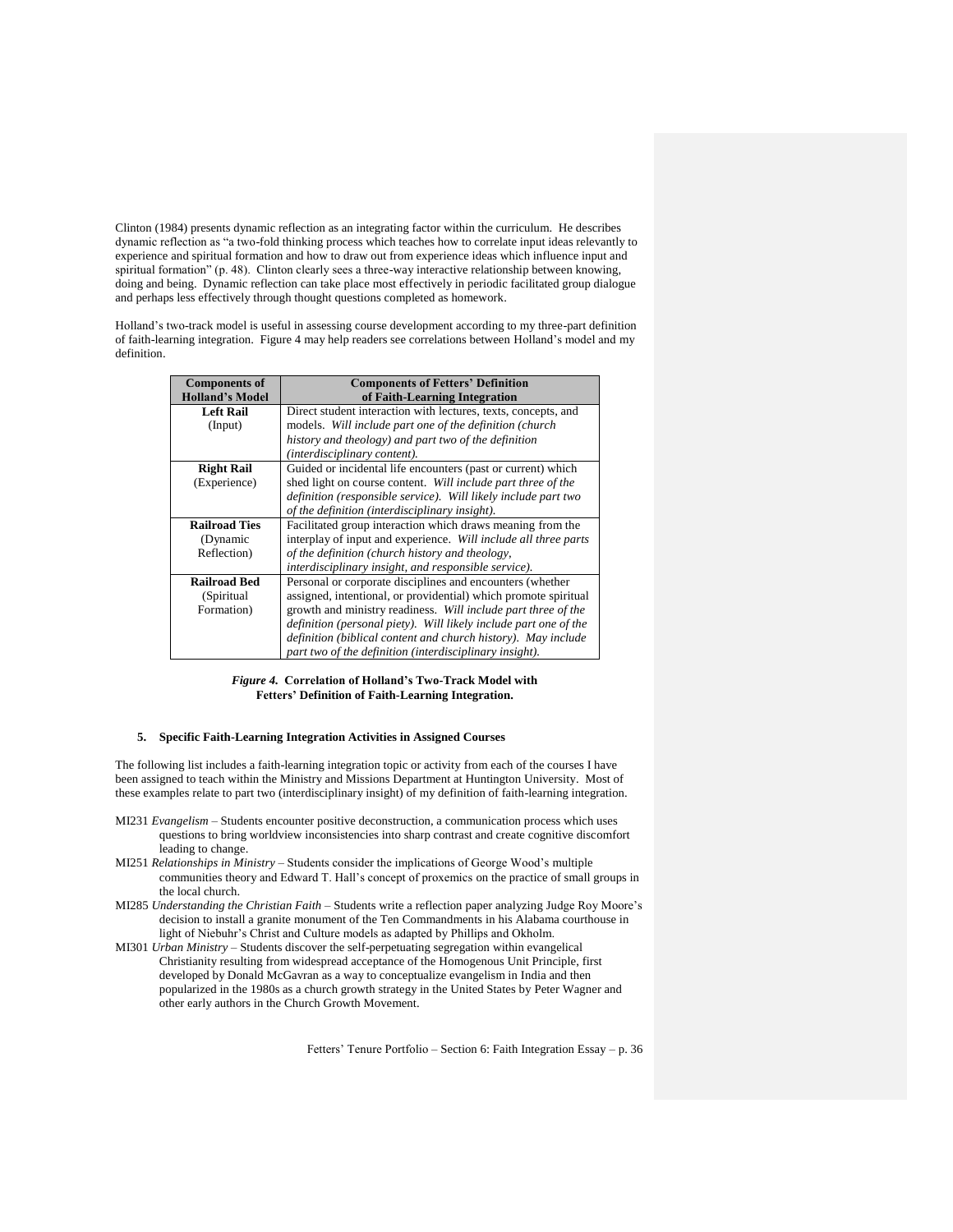- MI311 *Church Planting* Students become familiar with Supreme Court decisions relating to the use of public schools for church planting and then to weigh the practical and spiritual implications of such a decision.
- MI321 *Intercultural Communication* After reading Stewart & Bennett"s *American Cultural Patterns*, students write a short paper describing ways in which the practices of the American church either resemble or contradict the values identified in the text and then reflect on the implications of their observations.
- MI331 *Leadership & Structures for Educational Ministry* After reading a particular chapter in Reggie McNeal"s *The Present Future*, students discuss the following question, "McNeal borrowed significant concepts from corporate training models in this chapter (Buckingham & Clifton's *StrengthsFinder*© and Peter Senge"s *The Fifth Discipline*). How does knowing this inform your interpretation of his assertions?"
- MI365 *History & Theology of Missions* Students consider the common missions practice of teaching English as pre-evangelistic tool in light of a code of ethics for educators.
- MI373 *Theological & Ethical Issues in Ministry* Students use Stone & Duke"s tests of adequacy to assess the appropriateness of paintball as a church youth group activity.
- MI381 *Family & Children's Ministry* After considering the Dobson-influenced emphasis on the family in evangelical Christianity, students read an article by Rodney Clapp entitled "Is the "Traditional" Family Biblical?" and write a reflection paper about the family implications of Jesus' call to discipleship.

# **6. Faith-Learning Integration Challenges in the Discipline of Ministry**

Several faith-learning integration challenges have been addressed in this paper. In conclusion and by way of summary, however, let me reiterate a few of the challenges I have identified. Since nearly every aspect of ministry scholarship is interdisciplinary, broad functional knowledge in a variety of fields is expected of ministers and ministry educators. Humility, then, is required in all areas of knowledge for the ministry educator. Such humility will lead ministry educators to admit their limited knowledge in any field. Effective ministry educators rely on a network of resources in related disciplines to shed light on difficult problems or intriguing new ideas. For this reason, a Christian liberal arts university is an ideal setting for ministry preparation. Effective ministry educators prioritize lifelong learning in the fields of scripture, theology, and church history. This foundational knowledge provides "ballast and a long-term orientation" (Hatch, 1999, p. 10) for the never-ending evaluation of cultural and ministry trends.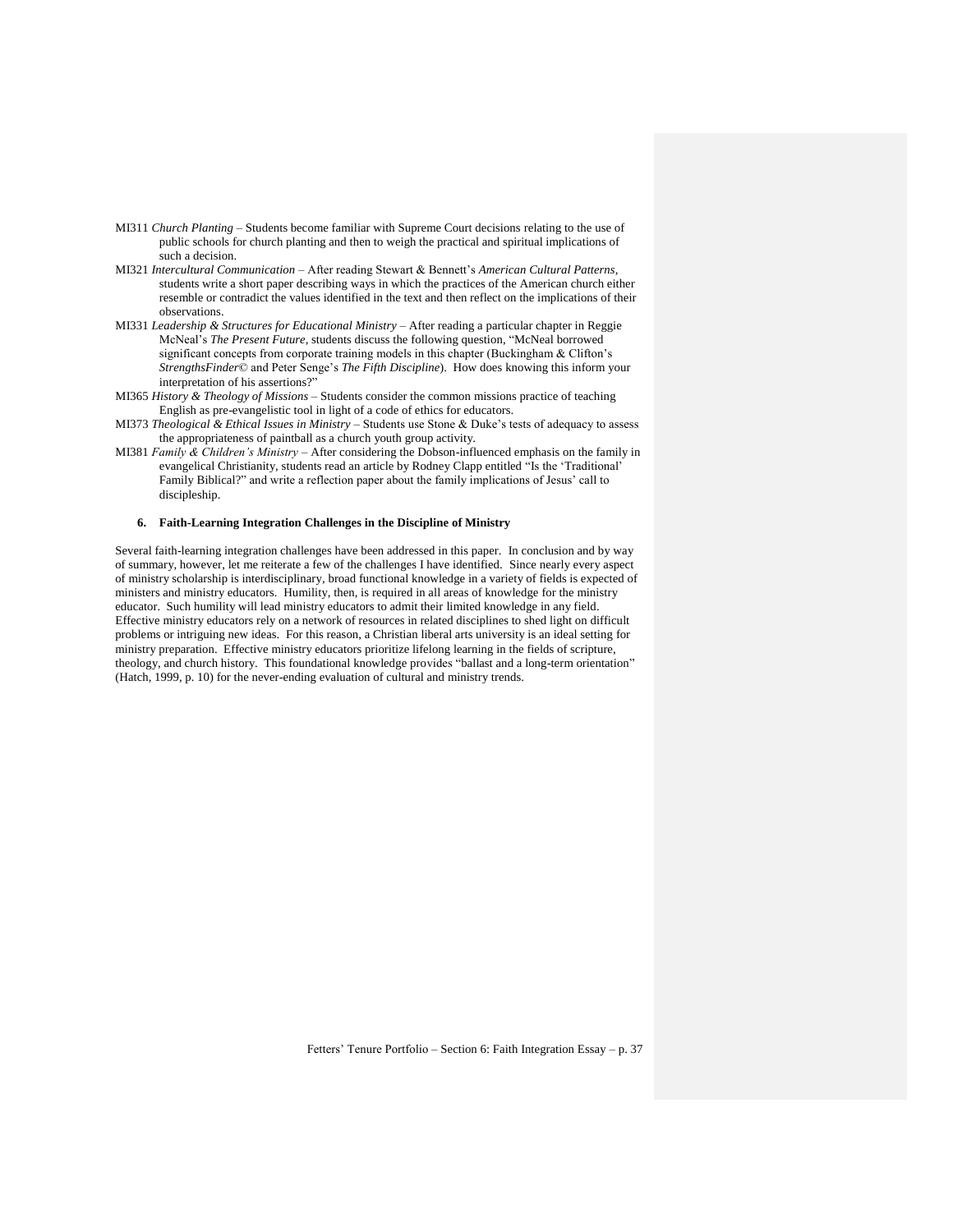## **REFERENCES**

- Clinton, J. R. (1984). *Leadership training models*. Altadena, CA: Barnabas Resources. Clinton, J. R. (1988). *The making of a leader*. Colorado Springs, CO: NavPress.
- Cromartie, M. (2005, January/February). What American teenagers believe. *Books and Culture,* Retrieved January 4, 2005, from [http://www.christianitytoday.com/bc/2005/001/4.10.html.](http://www.christianitytoday.com/bc/2005/001/4.10.html)
- Glanzer, P. & Ream, T. (2005, Fall). Whose story? Which identity? Fostering Christian identity at Christian colleges and universities. *Christian Scholar's Review,* 35(1): 13-27.
- Hasker, W. (1992, March). Faith-learning integration: An overview. *Christian Scholar's Review,* 21(3): 231-248.
- Hatch, N. (1999, Autumn). Will the evangelical market overwhelm the church? *Wheaton, 2*(4), 9-11.
- Holland, F. (1978). *Theological education in context and change: The influence of leadership training and anthropology for church growth* (unpublished dissertation). Pasadena, CA: Fuller Theological Seminary.
- Kolb, D. (1984). *Experiential learning*. Englewood Cliffs, NJ: Prentice Hall.
- Kolb, D. (1999). *Learning style inventory*. Boston, MA: Hay/McBer.
- Kolb, D. (2000). *Facilitator's guide to learning*. Boston, MA: Hay/McBer.
- Kosower, E. & Berman, N. (1996, November). Comparison of pediatric resident and faculty learning styles: Implications for medical education. *American Journal of the Medical Sciences, 312*(5), 214-218. Retrieved January 5, 2006, from
	- [http://www.amjmedsci.com/pt/re/ajms/abstract.00000441-199611000-](http://www.amjmedsci.com/pt/re/ajms/abstract.00000441-199611000-00004.htm;jsessionid=D98JY4wW2dDuTXkg52IJ9SYDoRLOEVmYTwol8xuwwNitAud1OmgC!231839128!-949856145!9001!-1)

[00004.htm;jsessionid=D98JY4wW2dDuTXkg52IJ9SYDoRLOEVmYTwol8xuwwNitAud1OmgC](http://www.amjmedsci.com/pt/re/ajms/abstract.00000441-199611000-00004.htm;jsessionid=D98JY4wW2dDuTXkg52IJ9SYDoRLOEVmYTwol8xuwwNitAud1OmgC!231839128!-949856145!9001!-1) [!231839128!-949856145!9001!-1.](http://www.amjmedsci.com/pt/re/ajms/abstract.00000441-199611000-00004.htm;jsessionid=D98JY4wW2dDuTXkg52IJ9SYDoRLOEVmYTwol8xuwwNitAud1OmgC!231839128!-949856145!9001!-1)

- Kraft, C. (1979). *Christianity in culture*. Maryknoll, NY: Orbis.
- Malik, C. H. (1980, 2000). *The two tasks*. Wheaton, IL: Billy Graham Center.
- McConnell, D. (1990). *Holland's two-track model explained*. Wheaton College Graduate School. Nonpublished class handout.
- Mitchell, A. & Nyland, N. (2005, October). Learning styles differ between senior dietetics students and dietetics faculty members. *JADA*, *105*(10), 1605-1608. Retrieved January 5, 2006, from [http://www.findarticles.com/p/articles/mi\\_m0887/is\\_11\\_24/ai\\_n15895626.](http://www.findarticles.com/p/articles/mi_m0887/is_11_24/ai_n15895626)
- Niebuhr, H. R. (1951). *Christ and culture.* New York: Harper & Row.
- Palmer, E. (1998). Education as sabbath. In S. Moore (Ed.), *The university through the eyes of faith* (pp. 47-59). Indianapolis, IN: Light and Life Communications.
- Smith, C. (2005). *Soul searching: The religious and spiritual lives of American teenagers*. Oxford: Oxford University Press.
- Stackhouse, J. (2002, April 22). In the world, but . . . *Christianity Today, 46*(5): 80. Retrieved January 9, 2006, from [http://www.christianitytoday.com/ct/2002/005/8.80.html.](http://www.christianitytoday.com/ct/2002/005/8.80.html)
- Stone, H. & Duke, H. (1996). *How to think theologically*. Minneapolis, MN: Augsburg Fortress.
- Stott, J. (1975). *Christian mission in the modern world.* Downers Grove, IL: InterVarsity.
- Winter, R. D. (1999). The kingdom strikes back: Ten epochs of redemptive history. In R. D. Winter (Ed.), *Perspectives on the world Christian movement* (pp. 195-213). Pasadena, CA: William Carey Library.

**Comment [d1]:** [Was this retrieved from a database or just online?]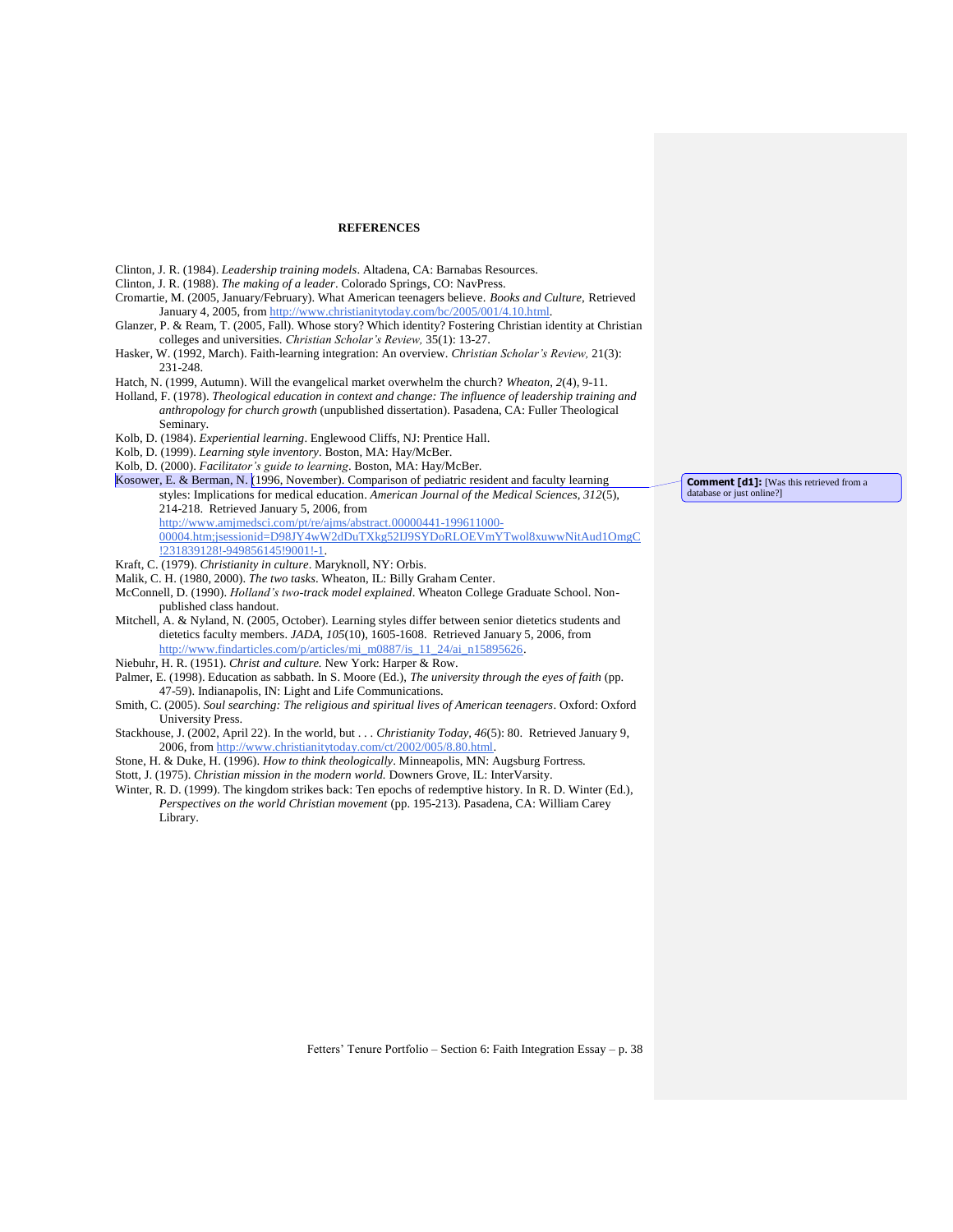# **APPENDIX A**

### **Luke S. Fetters Comprehensive Doctoral Exam Topics, Ball State University, Summer 2003**

## **Themes & Topics for the Comprehensive Doctoral Exam in Adult, Higher, and Community Education**

- **1. Teaching & Learning –** Articulate the epistemological assumptions of a subject-centered model of adult education. Describe the role of the teacher/facilitator vis-à-vis the learner in a subject-centered learning context. Describe David Kolb"s experiential learning cycle. Describe a subject-centered model for curricular development in adult religious education which incorporates praxis, dynamic reflection, and spiritual formation.
- **2. Research –** Describe important differences between quantitative and qualitative research. Explain how Q-methodology may be used as a middle-ground approach, bridging qualitative and quantitative methods. Describe two preliminary studies and their implications for a study of Chinese values
- **3. Trends & Issues –** Describe key characteristics of George Wood"s multiple communities theory. Explain how social networks influence individual and group behaviors and values. Show how an understanding of multiple communities and social networks complements contemporary models of evangelism.
- **4. Leadership –** Describe the role of a not-for-profit board according to John Carver"s Policy Governance model. Describe the change process as a major faith-based not-for-profit organization (Wycliffe Bible Translators) transitioned to the Carver model.
- **5. Evaluation –** Describe Deming"s critique of personnel evaluation. In light of Deming"s critique, articulate appropriate outcomes for pastoral evaluation. Apply the outcomes to the evaluation of associate pastors in the Church of the United Brethren in Christ.
- **6. Ethics & Social Responsibility –** Adult educators face a variety of ethical issues. Describe how Ralph Brockett"s process model for ethical consideration and Thomas Sork"s ethical issues for program planning inform choices for adult educators. Apply these models to a faith-based adult education program in a restricted access country.

### **Themes & Topics for the Comprehensive Cognate Exam in Executive Development for Public Service**

- **1. Clergy Continuing Professional Education –** You have been asked to consult with a Christian denomination regarding the design of a continuing professional education program for their clergy. Describe the role of reflection-in-action and the role of professional identity formation in continuing professional education for clergy. Make a case for mandatory continuing professional education for clergy and suggest next steps toward the creation of a workable design.
- **2. Clergy Mid-Career –** You are approached by a mid-career ministry professional for advice regarding career planning. Describe a model of ministry career planning which integrates Pamela Perun & Denise Bielby"s Timing Model, Donald Kuratko"s corridor principle, Bobby Clinton"s convergence principle, and James Fowler"s trajectory of the whole.
- **3. Staff Development: A Constructivist Approach –** Describe key elements of a constructivist philosophy of education. Discuss constructivist implications for staff development. Show how such a philosophy was employed to develop a highly functioning TESL team of adult educators in Macau.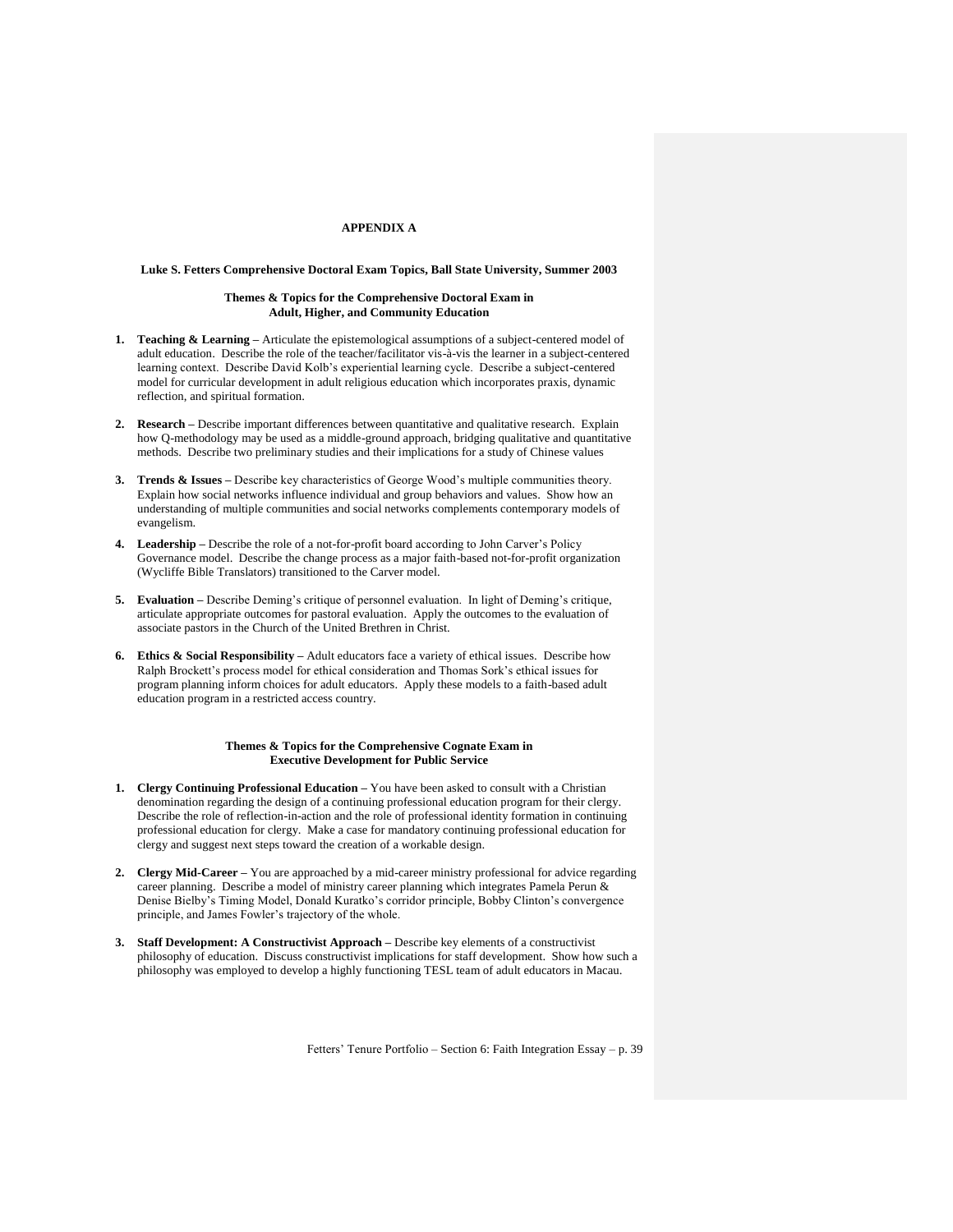# **APPENDIX B**

## **Examples of Questions in Ministry Scholarship for Each of Hasker's Dimensions of Faith-Learning Integration**

| Hasker's<br><b>Dimensions of</b>                    | <b>Examples of Questions in Ministry Scholarship Related to Hasker's</b>                                                                                       |  |
|-----------------------------------------------------|----------------------------------------------------------------------------------------------------------------------------------------------------------------|--|
| <b>Integration for</b>                              | <b>Dimensions of Integration for Theoretical Disciplines</b>                                                                                                   |  |
| <b>Theoretical</b>                                  |                                                                                                                                                                |  |
| <b>Disciplines</b>                                  |                                                                                                                                                                |  |
| World-view                                          | How does a multi-dimensional understanding of the impact of the fall influence                                                                                 |  |
| <b>Foundations</b>                                  | ministry assumptions? How does an understanding of the Holy Spirit's role in                                                                                   |  |
|                                                     | inspiration and illumination impact understanding of ministry authority?                                                                                       |  |
| <b>Disciplinary</b>                                 | Are the practices of the early church as recorded in the New Testament to be                                                                                   |  |
| <b>Foundations</b>                                  | considered as orthopraxy for contemporary ministry?                                                                                                            |  |
|                                                     |                                                                                                                                                                |  |
| <b>Disciplinary</b>                                 | What voices are underrepresented within the discipline of ministry? What                                                                                       |  |
| <b>Practice</b>                                     | ethnocentric value assumptions are being perpetuated in ministry literature?                                                                                   |  |
| World-view                                          |                                                                                                                                                                |  |
| <b>Contribution</b>                                 | How does the understanding of our ultimate contribution change if all of life is<br>interpreted as a vocational response to God's calling?                     |  |
|                                                     |                                                                                                                                                                |  |
|                                                     |                                                                                                                                                                |  |
| Hasker's                                            |                                                                                                                                                                |  |
| <b>Dimensions of</b>                                | <b>Examples of Questions in Ministry Scholarship Related to Hasker's</b>                                                                                       |  |
| <b>Integration for</b>                              | <b>Dimensions of Integration for Applied Disciplines</b>                                                                                                       |  |
| <b>Applied Disciplines</b>                          |                                                                                                                                                                |  |
| <b>Theory Applied to</b>                            | How do the assumptions of outcomes-based ministry assessment mesh with the                                                                                     |  |
| <b>Practice</b>                                     | biblical emphasis on being over doing? Are marketing principles consistent with                                                                                |  |
|                                                     | the biblical practice of evangelism or planning worship?                                                                                                       |  |
| <b>Ethics and Values</b>                            | Is it ethical to meet a felt need (educational, social, or physical) for the purpose of                                                                        |  |
|                                                     | gaining an opportunity to evangelize?                                                                                                                          |  |
|                                                     |                                                                                                                                                                |  |
| <b>Attitudes</b>                                    | How does a missionary convey a posture of humility while maintaining that Christ                                                                               |  |
|                                                     | is the unique provision for salvation?                                                                                                                         |  |
|                                                     |                                                                                                                                                                |  |
| <b>Contribution to the</b><br><b>Kingdom of God</b> | What impression of God's ultimate purposes can be inferred from Abram's calling<br>to bless the nations, Jesus' Great Commission, and John's vision of heaven? |  |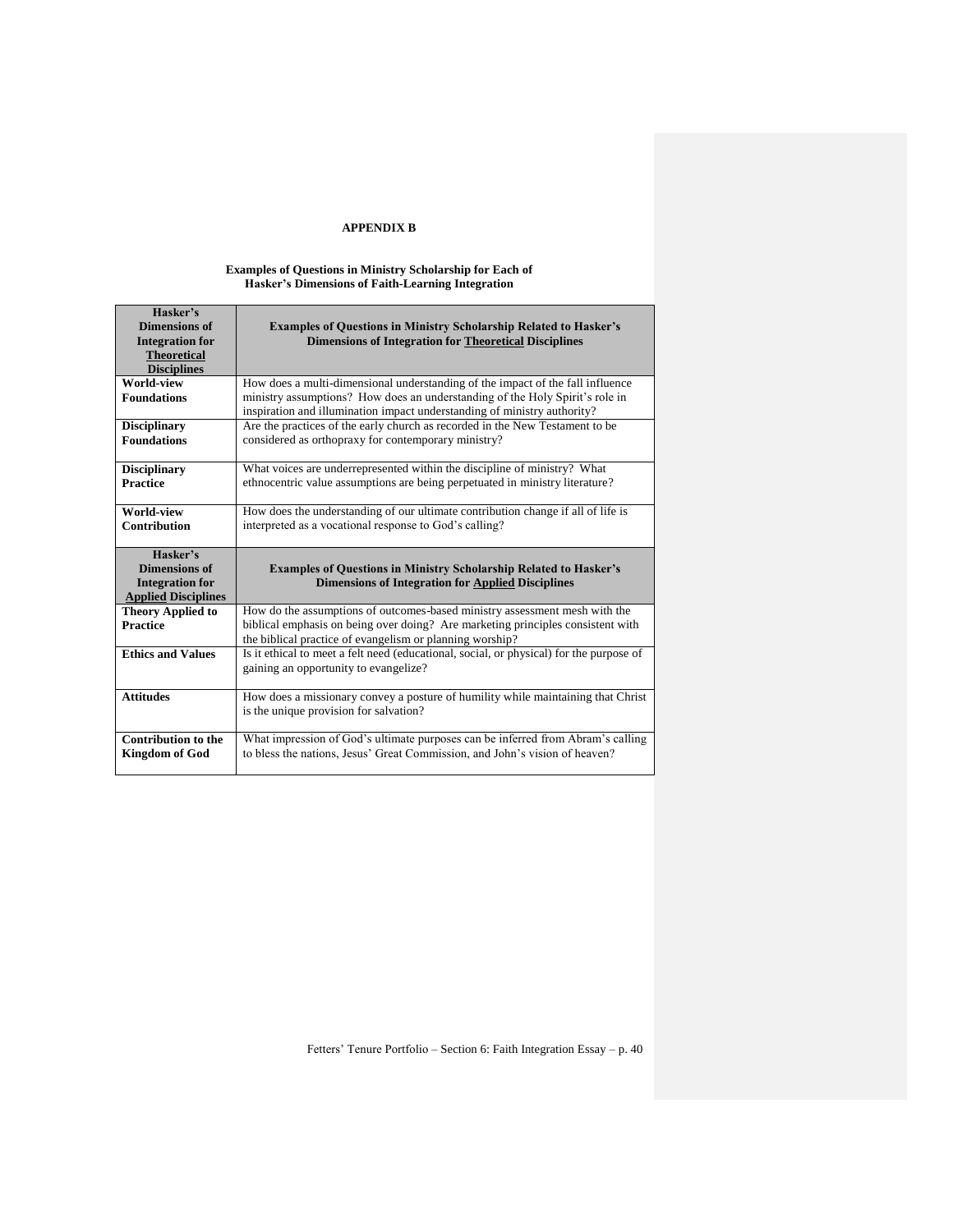# **APPENDIX C**

### **Operationalizing Stone & Duke's Four Tests of Adequacy for Ministry Practice** Questions and Foci developed by Luke Fetters

| Questions & Foci for Operationalization                                                 |
|-----------------------------------------------------------------------------------------|
| Is it faithful to the Christian message?                                                |
| What is particularly Christian about it?                                                |
| Is it worthy of calling others to Christian commitment around this idea?                |
| Is it biblical and within the bounds of orthodoxy?                                      |
|                                                                                         |
| The primary focus is on the Word of God and Christian tradition.                        |
| Is it logically consistent?                                                             |
| Does it make sense to me?  to other Christians that I respect?                          |
| Is there anything obviously contradictory in it (realizing that there are paradoxes and |
| antinomies) related to my other theological ideas?                                      |
|                                                                                         |
| The primary focus is on perceptions of consistency and logic as I seek to               |
| communicate it to critical, yet sympathetic, listeners.                                 |
| How is it guided by moral values?                                                       |
| How does it reveal my ethical sensitivities?                                            |
| Is it consistent with my understanding of the moral nature of God?                      |
|                                                                                         |
| The primary focus is on my internal moral sensitivity to God and the world              |
| around me.                                                                              |
| Does it ring true to life?                                                              |
| Where will correlation be necessary with the philosophies and beliefs of society?       |
| Does it correspond to what is generally accepted to be true?                            |
|                                                                                         |
| The primary focus is on anticipating external conflicts, blind spots, and societal      |
| reaction.                                                                               |
|                                                                                         |